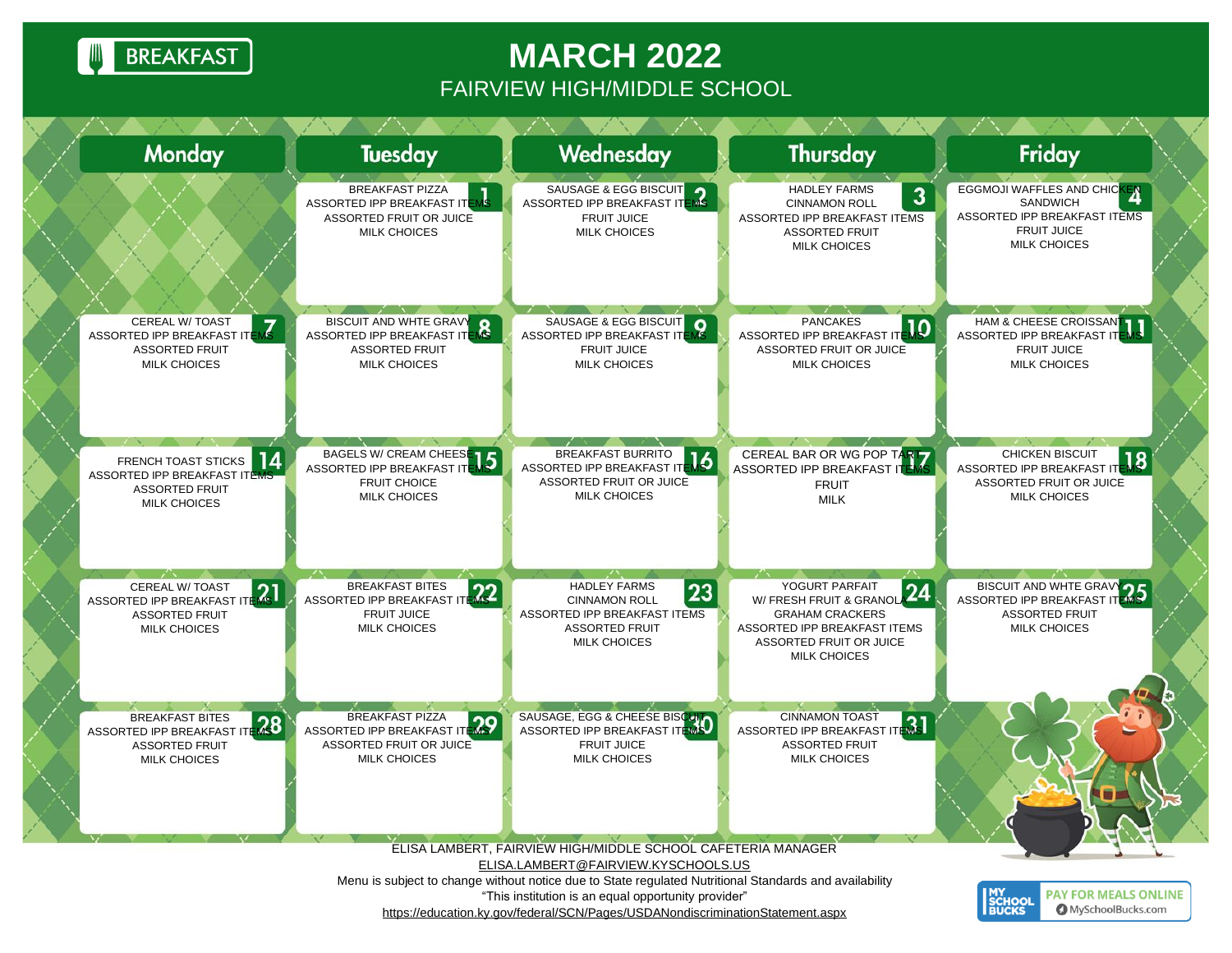LUNCH

## **MARCH 2022** FAIRVIEW HIGH/MIDDLE SCHOOL

**MY<br>SCHOOL**<br>BUCKS

**PAY FOR MEALS ONLINE** MySchoolBucks.com

| <b>Monday</b>                                                                                                                                       | <b>Tuesday</b>                                                                                                                                                                         | Wednesday                                                                                                                                                                                                 | Thursday                                                                                                                                                                                                    | Friday                                                                                                                                                                                            |
|-----------------------------------------------------------------------------------------------------------------------------------------------------|----------------------------------------------------------------------------------------------------------------------------------------------------------------------------------------|-----------------------------------------------------------------------------------------------------------------------------------------------------------------------------------------------------------|-------------------------------------------------------------------------------------------------------------------------------------------------------------------------------------------------------------|---------------------------------------------------------------------------------------------------------------------------------------------------------------------------------------------------|
|                                                                                                                                                     | DR. SEUSS WEEK<br><b>CALZONES</b><br><b>CORN</b><br><b>SEASONED FRIES</b><br><b>COOKIE</b><br>CAT IN THE HAT FRUIT CUPS<br><b>MILK CHOICES</b>                                         | <b>WACKY WEDNESDAY</b><br>HOT DOG W/ BUN<br><b>MEAT SAUCE</b><br><b>MASHED POTATOES</b><br><b>CARROTS</b><br><b>GOGURT</b><br><b>ASSORTED FRUIT OR JUICE</b><br><b>MILK CHOICES</b>                       | OH, THE PLACES YOU'LL GO<br>WALKING TACO W/ JTM BEEF<br><b>SALSA</b><br><b>GOLDEN CORN</b><br><b>REFRIED BEANS</b><br><b>MEXICAN RICE</b><br>QUESO CHEESE<br>ASSORTED FRUIT OR JUICE<br><b>MILK CHOICES</b> | <b>SLEEP BOOK</b><br><b>SCRAMBLED EGGS</b><br><b>BACON</b><br>FRESH TOMATO<br><b>BISCUIT W/ GRAVY</b><br><b>CINNAMON APPLES</b><br>POTATO ROUNDS<br><b>ASSORTED FRUITS</b><br><b>MILK CHOICES</b> |
| <b>BONELESS WINGS</b><br><b>SEASONED FRIES</b><br><b>VEGGIE STICKS</b><br><b>ASSORTED FRUIT</b><br>CAKE/COOKIE<br><b>MILK CHOICES</b>               | POTATO SOUP<br>8<br><b>GRILLED CHEESE</b><br><b>CRACKERS</b><br><b>YOGURT</b><br><b>CELERY STICKS</b><br>ASSORTED FRUITS OR JUICE<br><b>MILK CHOICES</b>                               | BAKED STEAK W/ GRAVY O<br><b>SCALLOPED POTATOES</b><br><b>GREEN BEANS</b><br><b>ROLL</b><br><b>ASSORTED FRUIT</b><br><b>MILK CHOICES</b><br>EARLY RELEASE DAY*                                            | <b>MINI CORN DOGS</b><br>10<br><b>MAC N CHEESE</b><br><b>PEAS</b><br><b>CARROT STICKS</b><br><b>FRUIT CHOICES</b><br><b>MILK CHOICES</b>                                                                    | <b>PIZZA</b><br><b>CHIPS</b><br>SIDE SALAD W/ MICROGREENS<br><b>CORN</b><br>CAKE<br><b>ASSORTED FRUIT OR JUICE</b><br><b>MILK CHOICES</b>                                                         |
| CHICKEN, BACON, AND RANCH WRAP<br>LETTUCE/TOMATO/CHEESE CUP<br><b>CHIPS</b><br><b>VEGGIE STICKS</b><br>ASSORTED FRUIT CHOICE<br><b>MILK CHOICES</b> | SOFT TACO W/ JTM BEEF 15<br><b>SALSA</b><br><b>GOLDEN CORN</b><br><b>BLACK BEANS</b><br><b>MEXICAN RICE</b><br>CHEESE/TOMATO/LETTUCE<br>ASSORTED FRUIT OR JUICE<br><b>MILK CHOICES</b> | SPAGHETTI W/ MEAT SAUCE 16<br>OR RAVIOLI<br><b>GARDEN SALAD W/ MICROGREENS</b><br><b>GARLIC BREADSTICK</b><br><b>GREEN BEANS</b><br>CHEESE CUP/ CRACKERS<br><b>ASSORTED FRUITS</b><br><b>MILK CHOICES</b> | <b>SCRAMBLED EGGS</b><br>17<br><b>SAUSAGE</b><br><b>FRESH TOMATO</b><br><b>BISCUIT W/ GRAVY</b><br><b>CINNAMON APPLES</b><br>POTATO ROUNDS<br><b>ASSORTED FRUITS</b><br><b>MILK CHOICES</b>                 | HAMBURGER W/ CHEESE O<br><b>SMILEY FRIES</b><br>SIDE SALAD W/ MICROGREENS<br><b>BAKED BEANS</b><br>ASSORTED FRUIT OR JUICE<br><b>COOKIE</b><br><b>MILK CHOICES</b>                                |
| <b>CHICKEN STRIPS</b><br>21<br>POTATO WEDGES<br><b>CORN</b><br><b>BISCUIT</b><br>APPLESAUCE<br><b>MILK CHOICES</b>                                  | <b>CHILI</b><br>22<br><b>OYSTER CRACKERS</b><br><b>BAKED POTATO</b><br>CHEESE CUP, SOUR CREAM, BACON<br><b>BITS</b><br>ASSORTED FRUIT OR JUICE<br><b>MILK CHOICES</b>                  | <b>CORN DOG</b><br>23<br><b>MAC N CHEESE</b><br><b>PEAS</b><br><b>CARROT STICKS</b><br><b>FRUIT CHOICES</b><br><b>MILK CHOICES</b><br>EARLY RELEASE DAY*                                                  | <b>ORANGE CHICKEN</b><br><b>SWEET BROWN RICE</b><br><b>BROCCOLI &amp; CHEESE</b><br><b>ROASTED POTATOES</b><br>ASSORTED FRUITS OR JUICE<br><b>MILK CHOICES</b>                                              | PIZZA CALZONE/ FRENCHO<br><b>BREAD PIZZA</b><br>SIDE SALAD W/ CHEESE CUP<br><b>CORN</b><br><b>ASSORTED FRUIT OR JUICE</b><br><b>MILK CHOICES</b>                                                  |
| HAMBURGER W/ CHEESE OO<br><b>LOADED TATER TOTS</b><br><b>BAKED BEANS</b><br>ASSORTED FRUIT OR JUICE<br><b>COOKIE</b><br><b>MILK CHOICES</b>         | <b>EAGLE NACHOS</b><br>29<br><b>JTM BEEF</b><br>CHEESE/ TOMATO/LETTUCE<br><b>REFRIED BEANS</b><br><b>RICE</b><br>ASSORTED FRUIT OR JUICE<br><b>MILK CHOICES</b>                        | CHICKEN N NOODLES 30<br>MASHED POTATOES<br><b>PEAS</b><br><b>DINNER ROLL</b><br><b>ASSORTED FRUIT</b><br><b>MILK CHOICES</b>                                                                              | <b>BREAKFAST BURRITO</b><br>3 <sup>1</sup><br><b>CINNAMON APPLES</b><br>POTATO ROUNDS<br><b>ASSORTED FRUITS</b><br><b>MILK CHOICES</b>                                                                      |                                                                                                                                                                                                   |

ELISA LAMBERT, FAIRVIEW HIGH/MIDDLE SCHOOL CAFETERIA MANAGER [ELISA.LAMBERT@FAIRVIEW.KYSCHOOLS.US](mailto:RHONDA.JOHNSON@FAIRVIEW.KYSCHOOLS.US) Menu is subject to change without notice due to State regulated Nutritional Standards and availability "This institution is an equal opportunity provider"

<https://education.ky.gov/federal/SCN/Pages/USDANondiscriminationStatement.aspx>